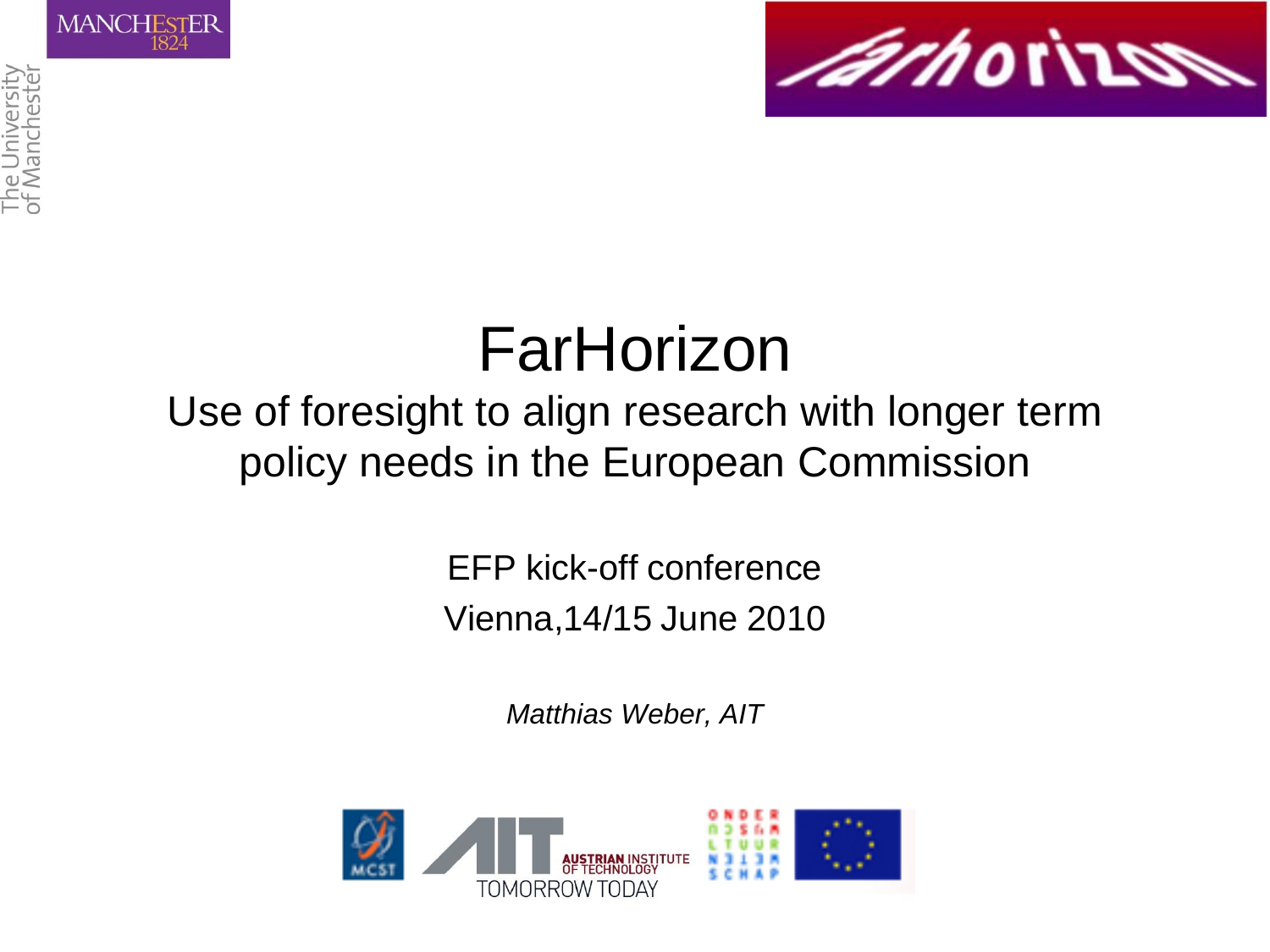# Goals and Objectives

- The aim of this project is to pilot the use of foresight to align research with longer-term policy needs in Europe. It seeks to advance knowledge on:
	- Differences across policy domains in the European Research and Innovation Ecosystem (also further articulating this concept) in terms of the role and the integration of research agendas in long-term policies and vice-versa; and
	- Appropriate foresight designs needed to get engagement and secure follow-up across policy domains/areas.
- The project seeks to produce immediately useful results by selecting areas and participants with a view to stimulating action.
- Bring together key stakeholders to explore the longer term challenges which face their sector (or which cut across sectors) and to build a shared vision that could guide the development of the relevant European research agenda

**MANCHESTER** 1824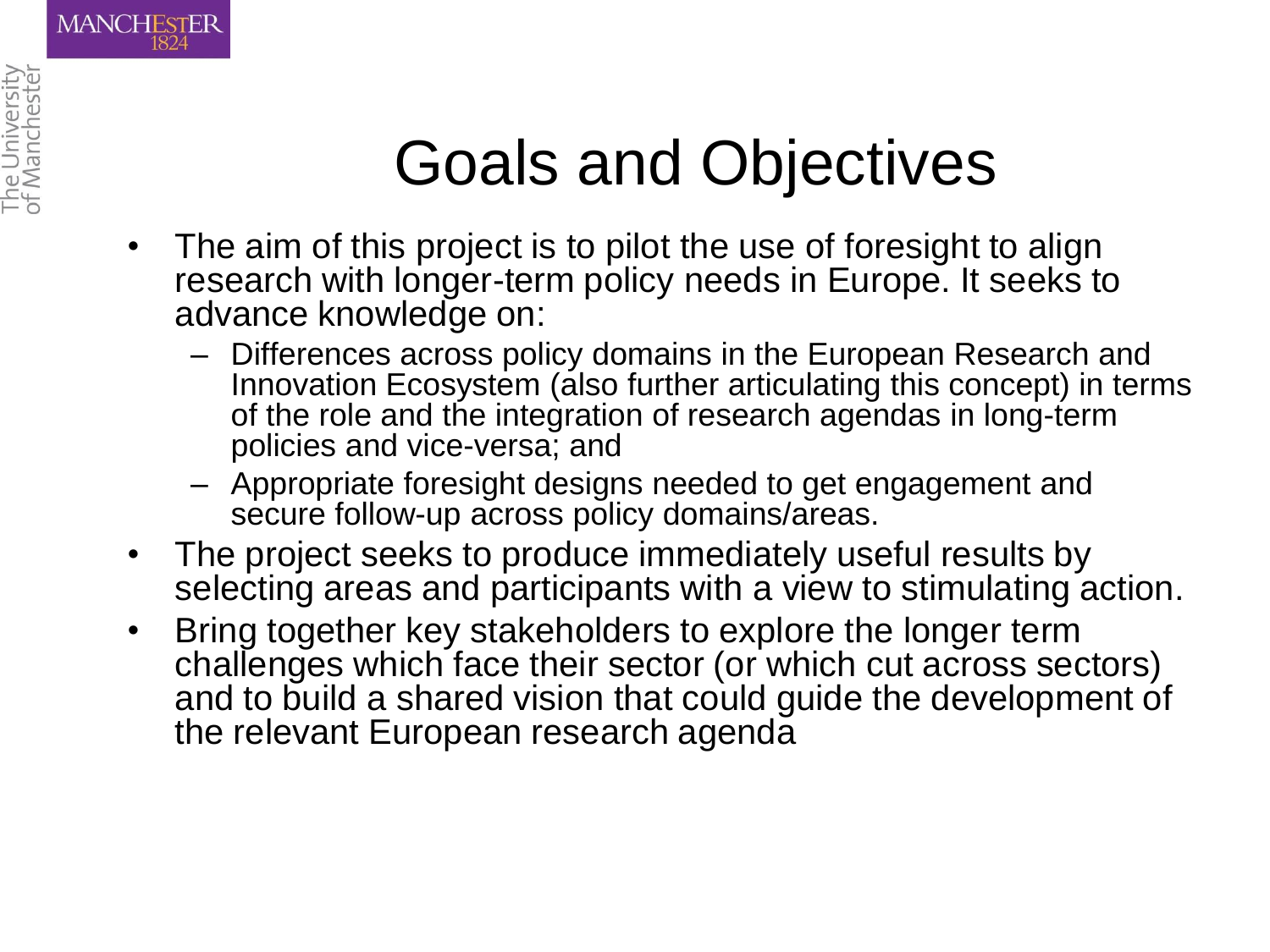

## Focus

- Four areas with different sectoral characteristics have been selected with the advice of an independent panel to ensure that the pilot covers a range of different circumstances
	- Application of Breakthrough Technologies to Adaptation to Climate Change in Agriculture
	- Dynamising innovation policy: giving innovation a central role in European policy
	- Tackling the future challenges of education in Europe: Policy coordination
	- Nanotechnology applications to energy issues (?)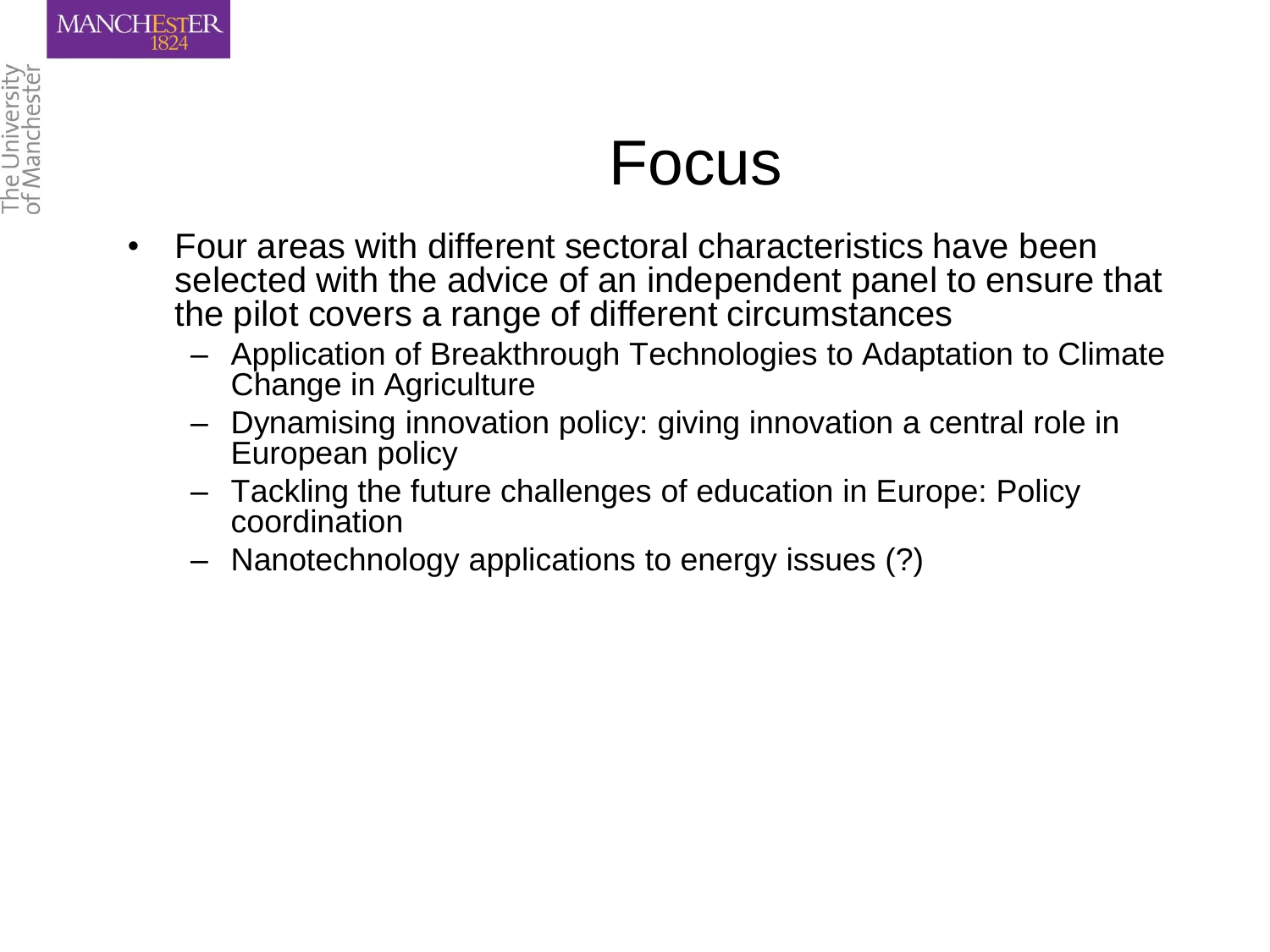**MANCHESTER** 1824

### Rationale: Societal Challenges and Research

- 1) Research at European level needs to be better aligned with the range of policy and regulatory competences that Members of the European Union have agreed should be at European level
	- could be complemented by strategic targeting of priority sectors
- 2) Approach is to regard research in Europe as a part of a wider ecosystem embracing innovation and other policy domains and the actors within them
	- integration, coordination and resources envisaged in the ERA concept is only likely to be achieved via engagement in Grand Challenges and other mission-oriented Joint Programming
- 4) Essential prerequisite is formation of a common vision among key actors
	- based upon shared understanding of emerging trends and drivers of the sector, the mutual benefits of cooperation/coordination in policy approaches, resulting in a single commitment to joint implementation through the sharing of roles and responsibilities
- 5) Foresight approaches may be used to build such a vision and to help the process of translation from broadly desirable socio-economic goals to concrete proposals for action, including recommendation on realignment of the research system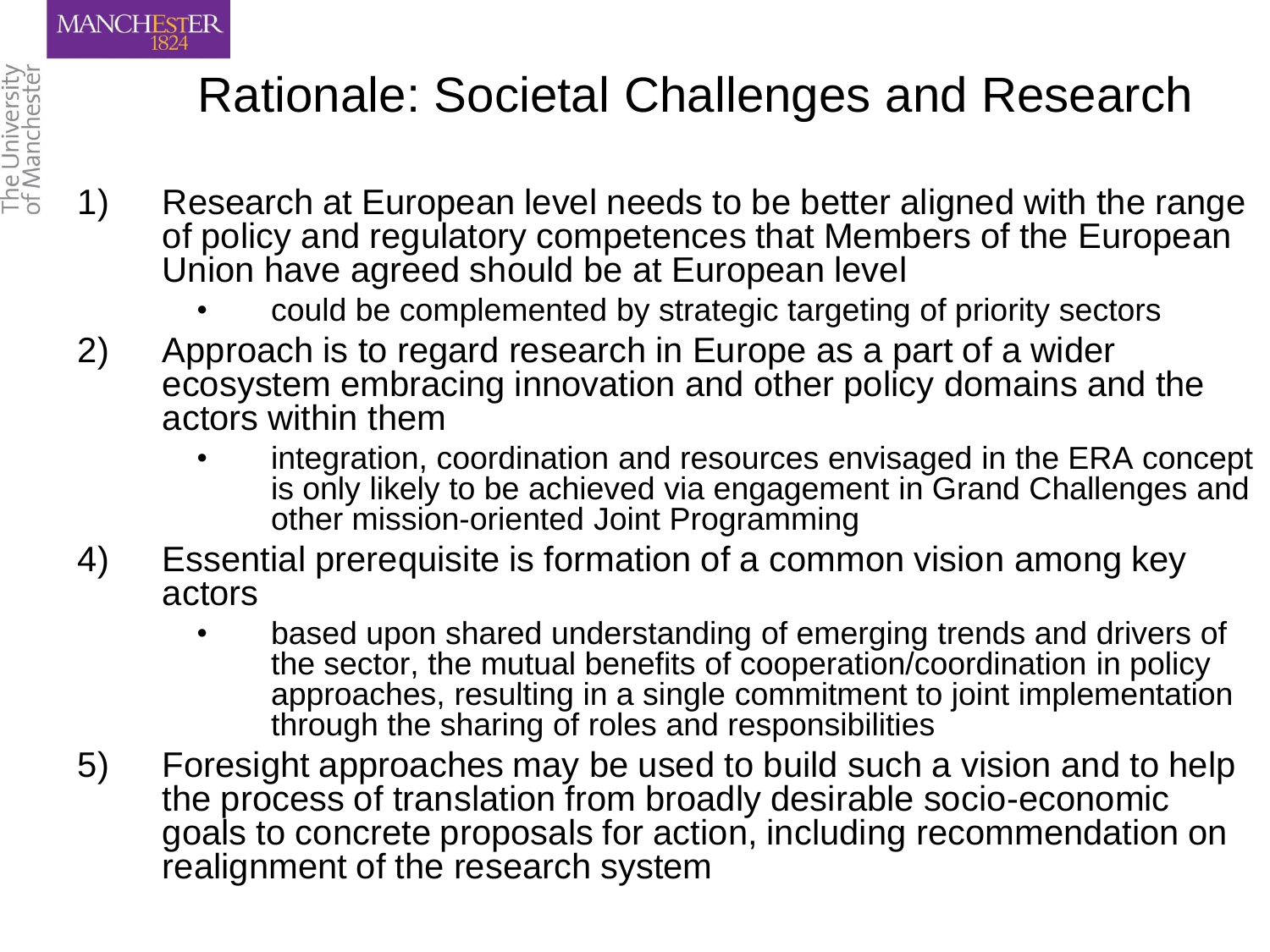

# Policy areas for support

- **Thematic** 
	- environment, energy, information society and media, agriculture, industry and public health
- Cross-cutting
	- enterprise and innovation policy, internal market policy

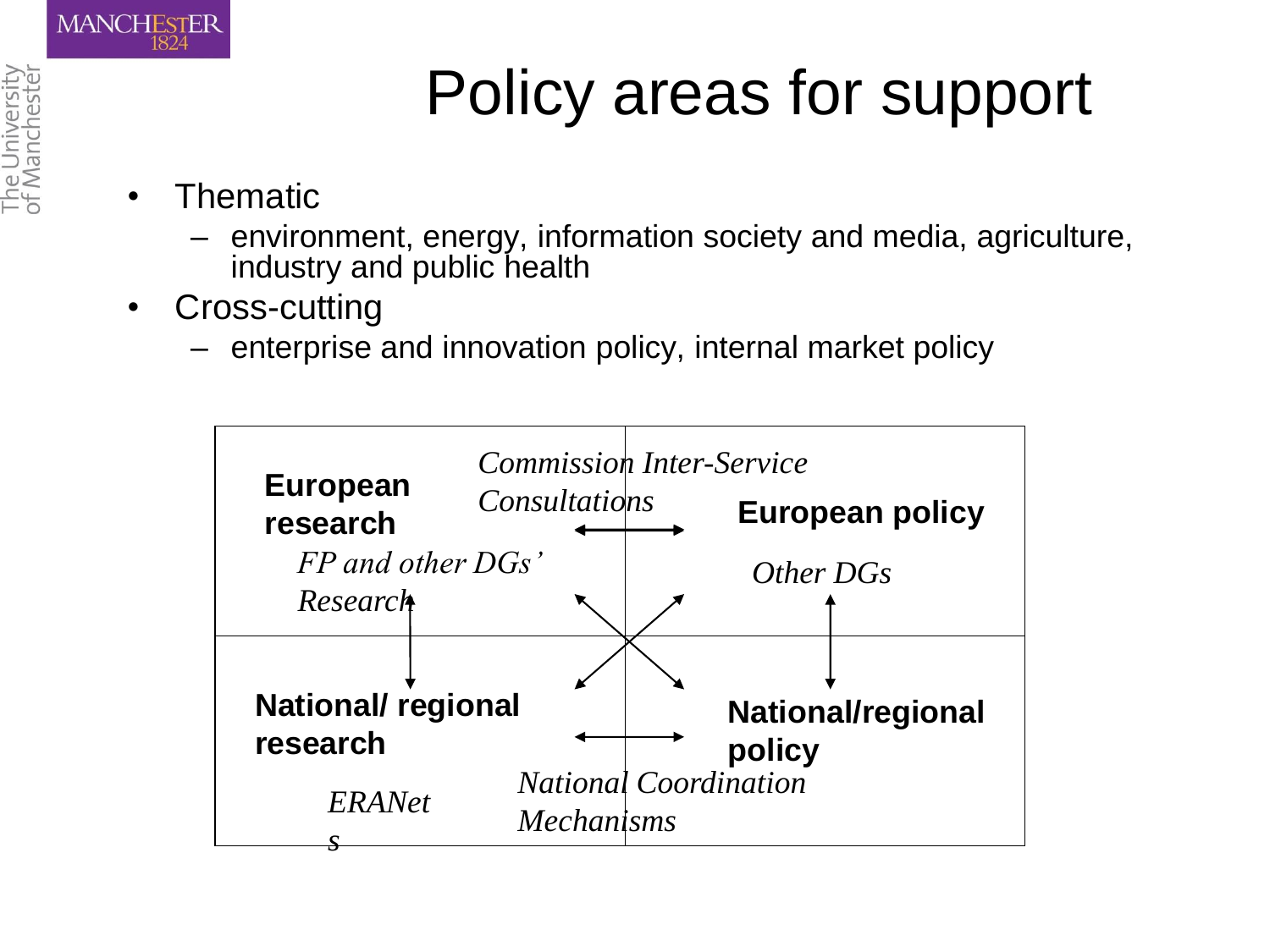

**Approach combines R&I Ecosystem mapping with Success Scenario methodology**

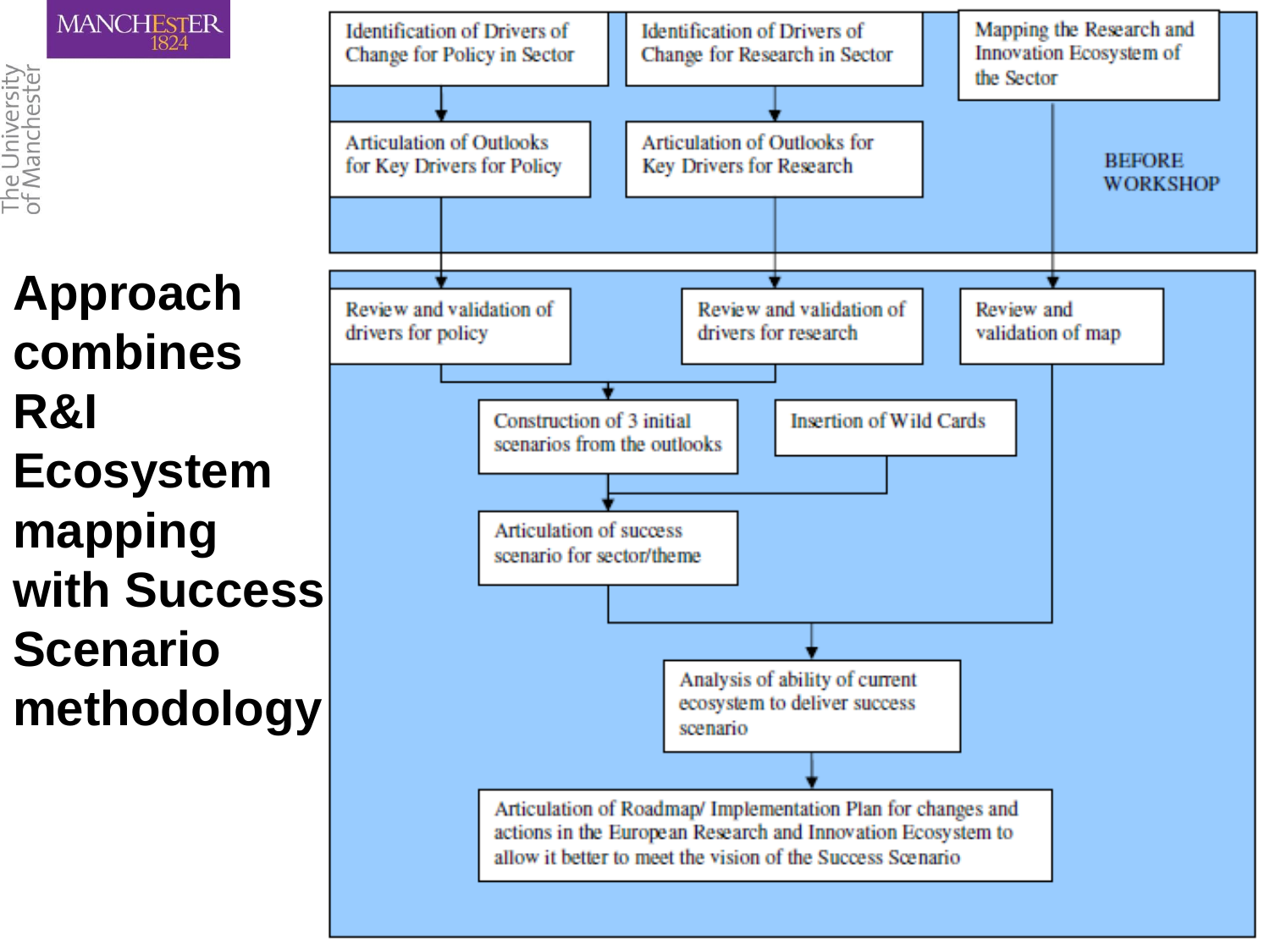

- Growing understanding of importance of demand side and user innovation
- Recognition that innovation not necessarily R&D based but can come from new configurations of existing technologies and from service, social and organisational innovation
- Absorption of open innovation idea into wider concept of innovation ecosystem

**MANCHESTER**